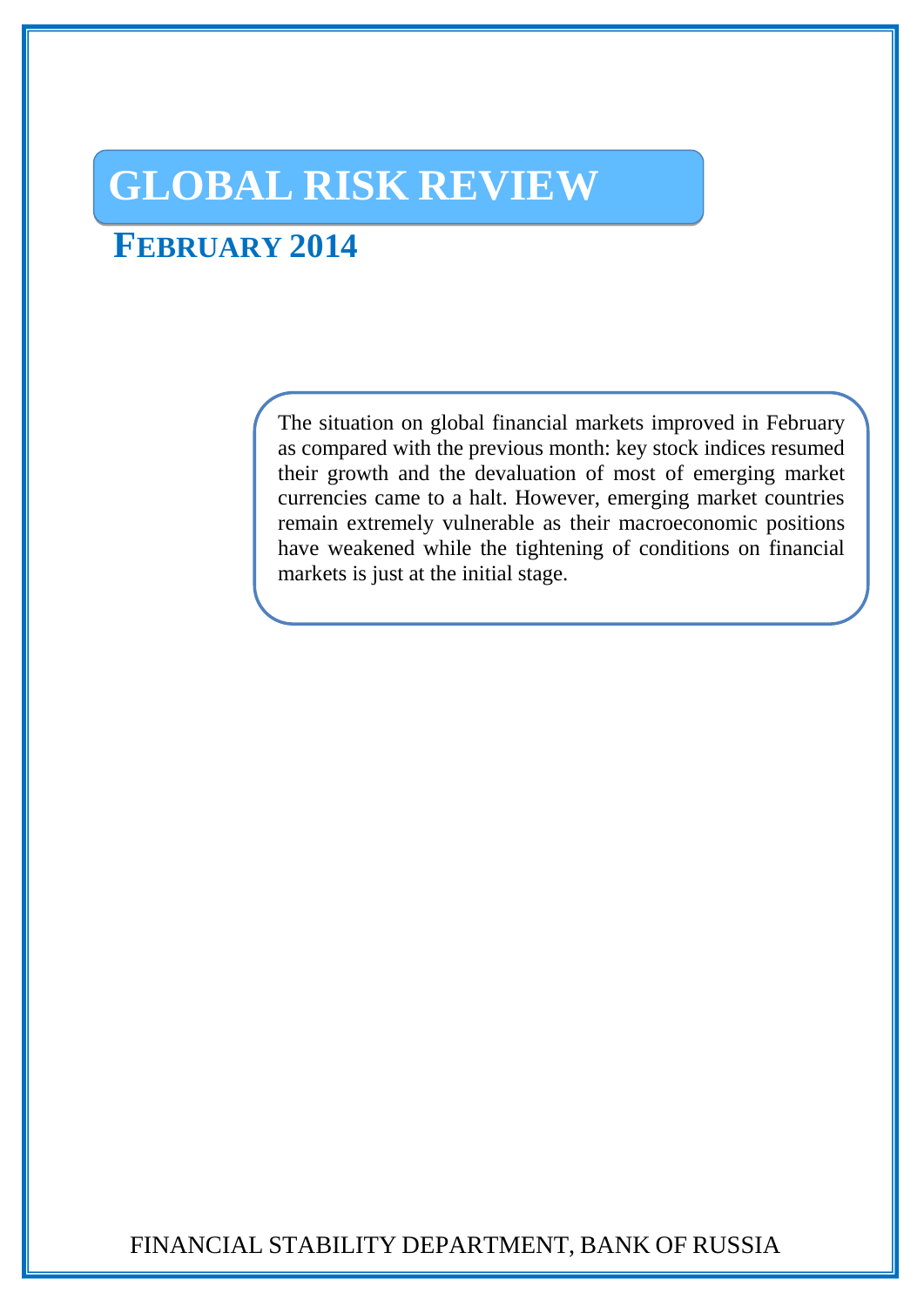## **Major Events in February 2014**

| 6 February  | The European Central Bank (ECB) and the Bank of England kept their key rates<br>unchanged (at 0.25% and 0.5%, respectively).                                                                                                       |
|-------------|------------------------------------------------------------------------------------------------------------------------------------------------------------------------------------------------------------------------------------|
| 11 February | The National Bank of Kazakhstan announced the devaluation of the tenge from<br>155.5 to 184.5 per US dollar (by 19%).                                                                                                              |
| 15 February | US President Barack Obama signed legislation on debt ceiling hiking the limit<br>from \$16.7 trillion to \$17.2 trillion (about 99% of GDP) through March 2015.                                                                    |
| 18 February | The US Federal Reserve published final "Enhanced Prudential Standards for Bank<br>Holding Companies and Foreign Banking". Global financial companies may be<br>required to raise considerable additional capital.                  |
| 22 February | The opposition's actions in Ukraine caused a change of power in the country. The<br>Supreme Rada (Parliament) appointed presidential elections for May 25, 2014. Ar-<br>seniy Yatsenyuk was appointed as Ukraine's prime minister. |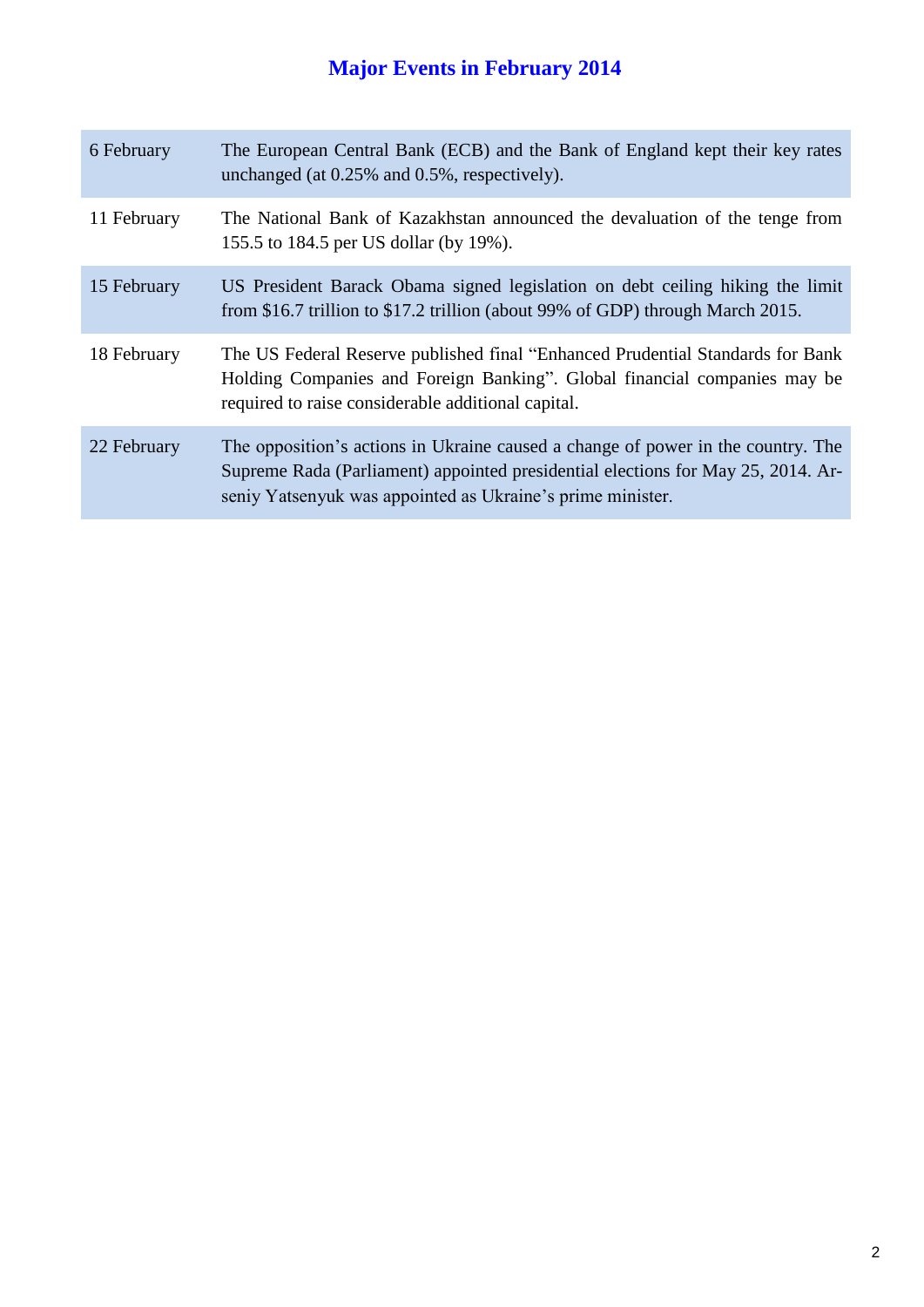## **DEVELOPED COUNTRIES RISKS**

## **MARKET SITUATION**

## **Stock market growth**

The stock markets of developed countries started to recover. Key stock indices registered growth in February as compared with the previous month. S&P 500 climbed by 6.8%, Eurostoxx 600 went up by 3.8% and FTSE 100 rose by 3.7%. Positive stock index dynamics in developed countries reflect an improvement of current macroeconomic indicators and forecasts of economic growth in the coming years. In particular, the eurozone manufacturing PMI climbed to the levels registered in mid-2011 before a flare-up of the sovereign debt crisis in the euro area. In general, the difference between the rates of growth in emerging market and developed economies is expected to be minimal since 2001 and amount to just 3 percentage points.

### **Fall in 10-Year Government Bond Yields**

The borrowing costs on sovereign debt markets of problem European countries is observed to decline (Chart 2), despite the decision taken by the Federal Reserve in December 2013 to start scaling back its asset purchase programme. A slight growth in 10-year government bond yields in February was registered in Austria, the UK, the United States, Canada, Belgium and Finland.

### **RISKS OF SOME DEVELOPED COUNTRIES**

#### **Continuation of the Fed's monetary stimulus tapering**

Mixed trends persist on the US labour market: the number of nonfarm payrolls grew by 175,000 in February 2014 as compared with 129,000 in January 2014 whereas the unemployment rate rose from 6.6% to 6.7% (Chart 3). Nonetheless, Janet Yellen who took office as the new head of the Federal Reserve from February 1 already stated that the Fed would continue scaling back its quantitative easing (QE) programme at the Fed's coming sessions. At the same time, the money market rates are expected to be moderate. It follows from the minutes of the FOMC January meeting that the Federal Reserve will maintain low interest rates, even if the unemployment rates declines below the 6.5% target.

#### **Fed's Regulatory Tightening**

Under the Dodd-Frank Act on financial regulatory reform passed in 2010, the Fed tightened requirements for the subsidiaries of global financial companies operating in the

**Chart 1. Change in Developed Economies' Stock Indices in January-February 2014**



**Chart 2. 10-Year Government Bond Yield Change in January-February 2014 (pp)**



**Source: Thomson Reuters Eikon**

**Chart 3. US Nonfarm Payroll Change and Unem-**



**Source: US Bureau of Labour Statistics, Bloomberg**

#### **Requirements for US Operations of Foreign Financial Companies**

- (the US Federal Reserve's document entitled: "Enhanced Prudential Standards for Bank Holding Companies and Foreign Banking")
- Tighter requirements apply to those subsidiaries of foreign financial organisations operating in the United States, which have assets of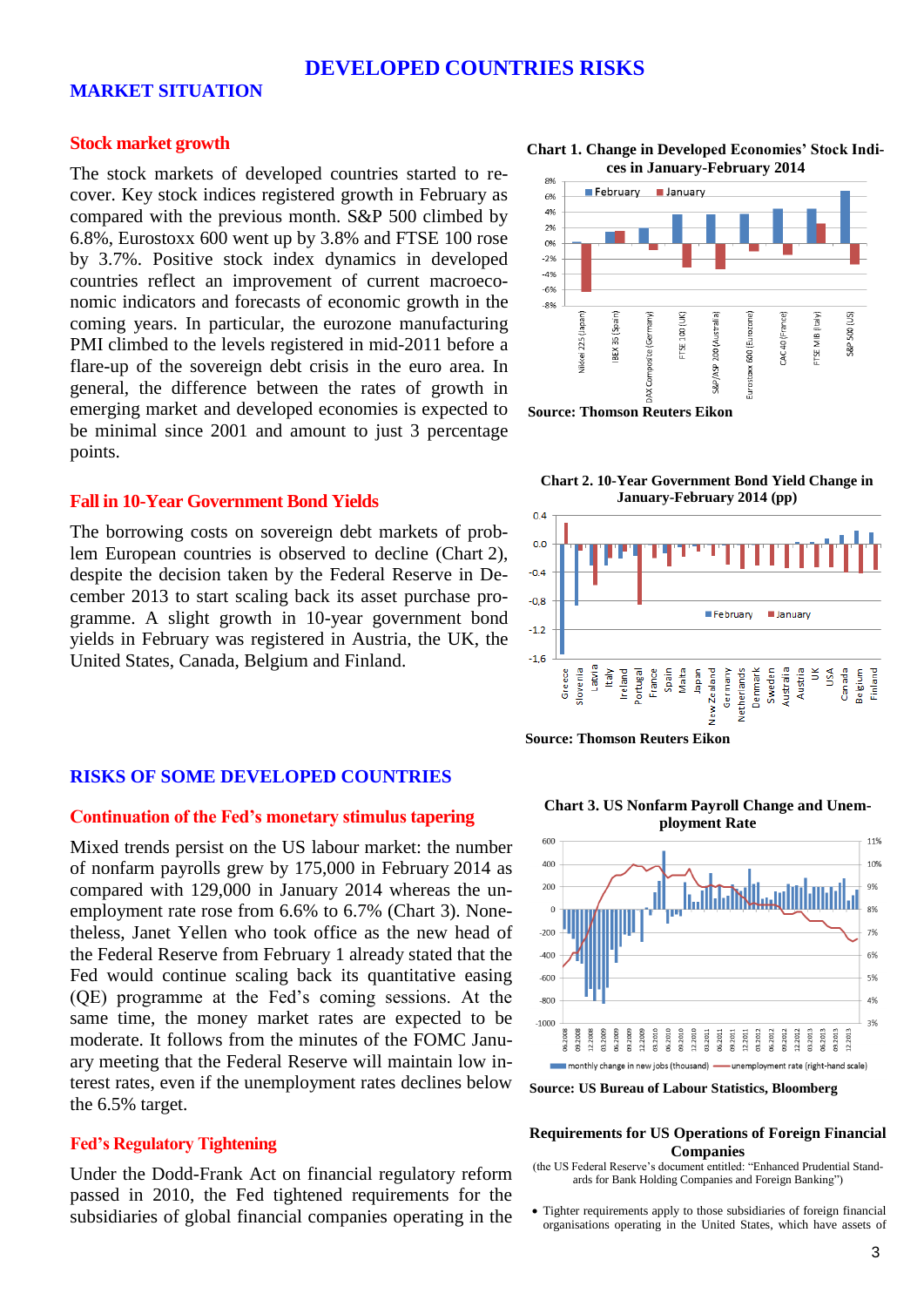United States. The new rules, which will come into force in July 2016 (see the Box on the right-hand side), will impose Fed's capital and liquidity requirements on foreign subsidiaries with assets of over \$50 billion. They will also have to pass annual stress tests. The regulator is seeking to prevent the situation observed in 2008 when after a collapse of US investment bank Lehman Brothers, many foreign banks, including Dexia, Erste Group and Royal Bank of Scotland, took advantage of the Fed's discount window lending to obtain multi-billion loans.

### **Eurozone fiscal risks**

The eurozone debt markets continue to improve amid economic growth recovery. Economic growth resumed in France in 2013 Q4: GDP expanded by 0.3% compared to the previous quarter as a result of higher corporate investments and consumer spending while Germany's economy grew by 0.4% quarter on quarter on the strength of larger exports.

Eurozone peripheral economies are also recovering. The European Commission's forecasts indicate that GDP will decline only in Cyprus and Slovenia in 2014 (Table 1). For the first time since 2011, Italy's economy registered growth in 2013 Q4 (by 0.1% as compared with the previous quarter), which prompted Moody's rating agency to upgrade its outlook on the sovereign credit rating from "negative" to "stable." In February, Moody's also raised Spain's sovereign credit rating to Baa2 with a positive outlook, noting progress made in implementing pension reform and improvements on the labour market.

Greece's GDP fell by 3.7% in 2013 while the country's primary budget surplus reached one billion euros and was far above expectations. Considering these factors, the Greek authorities believe that Greece may not need a third package of international aid. Nevertheless, they hope that the EU will delay redemptions of loans from the previous aid packages until after May's elections to the local bodies of power and the European Parliament. Otherwise, radical forces may take the upper hand in the country, which may cause political disagreements on future reforms.

In general, it is important to note that the persistence of the high unemployment rate in the eurozone will impede economic growth recovery in the coming years.

over \$50 billion

- A foreign banking organisation will be required to establish an intermediate holding company over its US subsidiaries
- An intermediate holding company will be required to establish a risk committee
- Intermediate holding companies will be subject to the same capital and liquidity standards applicable to US large bank holding companies
- Foreign subsidiaries will be subject to capital planning (instead of relying on parent support, they will be required to raise additional capital on their own) and stress testing requirements
- The Standards will come into force on June 1, 2016

**Table 1. Eurozone Real GDP Growth and Unemployment Rate**

|                    | <b>Real GDP growth (%)</b> |                 |                    |                    |  |
|--------------------|----------------------------|-----------------|--------------------|--------------------|--|
|                    | 2012                       | 2013 (estimate) | 2014<br>(forecast) | 2015<br>(forecast) |  |
| <b>Belgium</b>     | $-0.1$                     | 0.2             | 1.4                | 1.7                |  |
| Germany            | 0.7                        | 0.4             | 1.8                | 2.0                |  |
| <b>Estonia</b>     | 3.9                        | 0.7             | 2.3                | 3.6                |  |
| <b>Ireland</b>     | 0.2                        | 0.3             | 1.8                | 2.9                |  |
| Greece             | $-6.4$                     | $-3.7$          | 0.6                | 2.9                |  |
| <b>Spain</b>       | $-1.6$                     | $-1.2$          | 1.0                | 1.7                |  |
| <b>France</b>      | 0.0                        | 0.3             | 1.0                | 1.7                |  |
| <b>Italy</b>       | $-2.5$                     | $-1.9$          | 0.6                | 1.2                |  |
| <b>Cyprus</b>      | $-2.4$                     | $-6.0$          | $-4.8$             | 0.9 <sub>0</sub>   |  |
| Latvia             | 5.2                        | 4.0             | 4.2                | 4.3                |  |
| <b>Luxembourg</b>  | $-0.2$                     | 2.1             | 2.2                | 2.5                |  |
| <b>Malta</b>       | 0.9                        | 2.0             | 2.1                | 2.1                |  |
| <b>Netherlands</b> | $-1.2$                     | $-0.8$          | 1.0                | 1.3                |  |
| Austria            | 0.9                        | 0.3             | 1.5                | 1.8                |  |
| <b>Portugal</b>    | $-3.2$                     | $-1.6$          | 0.8                | 1.5                |  |
| Slovenia           | $-2.5$                     | $-1.6$          | $-0.1$             | 1.3                |  |
| <b>Slovakia</b>    | 1.8                        | 0.8             | 2.3                | 3.2                |  |
| <b>Finland</b>     | $-1.0$                     | $-1.5$          | 0.2                | 1.3                |  |
| <b>Eurozone</b>    | $-0.7$                     | $-0.4$          | 1.2                | 1.8                |  |

|                    | <b>Unemployment rate (%)</b> |                 |            |            |  |
|--------------------|------------------------------|-----------------|------------|------------|--|
|                    |                              | 2014            |            | 2015       |  |
|                    | 2012                         | 2013 (estimate) | (forecast) | (forecast) |  |
| <b>Belgium</b>     | 7.6                          | 8.4             | 8.5        | 8.2        |  |
| Germany            | 5.5                          | 5.3             | 5.2        | 5.1        |  |
| <b>Estonia</b>     | 10.2                         | 8.8             | 8.3        | 7.7        |  |
| <b>Ireland</b>     | 14.7                         | 13.1            | 11.9       | 11.2       |  |
| <b>Greece</b>      | 24.3                         | 27.3            | 26         | 24         |  |
| <b>Spain</b>       | 25                           | 26.4            | 25.7       | 24.6       |  |
| <b>France</b>      | 10.2                         | 10.8            | 11         | 11         |  |
| Italy              | 10.7                         | 12.2            | 12.6       | 12.4       |  |
| <b>Cyprus</b>      | 11.9                         | 16              | 19.2       | 18.4       |  |
| Latvia             | 15                           | 11.9            | 10.5       | 9.2        |  |
| <b>Luxembourg</b>  | 5.1                          | 5.9             | 6          | 5.9        |  |
| <b>Malta</b>       | 6.4                          | 6.5             | 6.4        | 6.4        |  |
| <b>Netherlands</b> | 5.3                          | 6.7             | 7.4        | 7.2        |  |
| <b>Austria</b>     | 4.3                          | 4.9             | 4.8        | 4.7        |  |
| <b>Portugal</b>    | 15.9                         | 16.5            | 16.8       | 16.5       |  |
| <b>Slovenia</b>    | 8.9                          | 10.2            | 10.8       | 10.7       |  |
| <b>Slovakia</b>    | 14                           | 14.2            | 13.9       | 13.4       |  |
| <b>Finland</b>     | 7.7                          | 8.2             | 8.3        | 8.1        |  |
| <b>Eurozone</b>    | 11.4                         | 12.1            | 12         | 11.7       |  |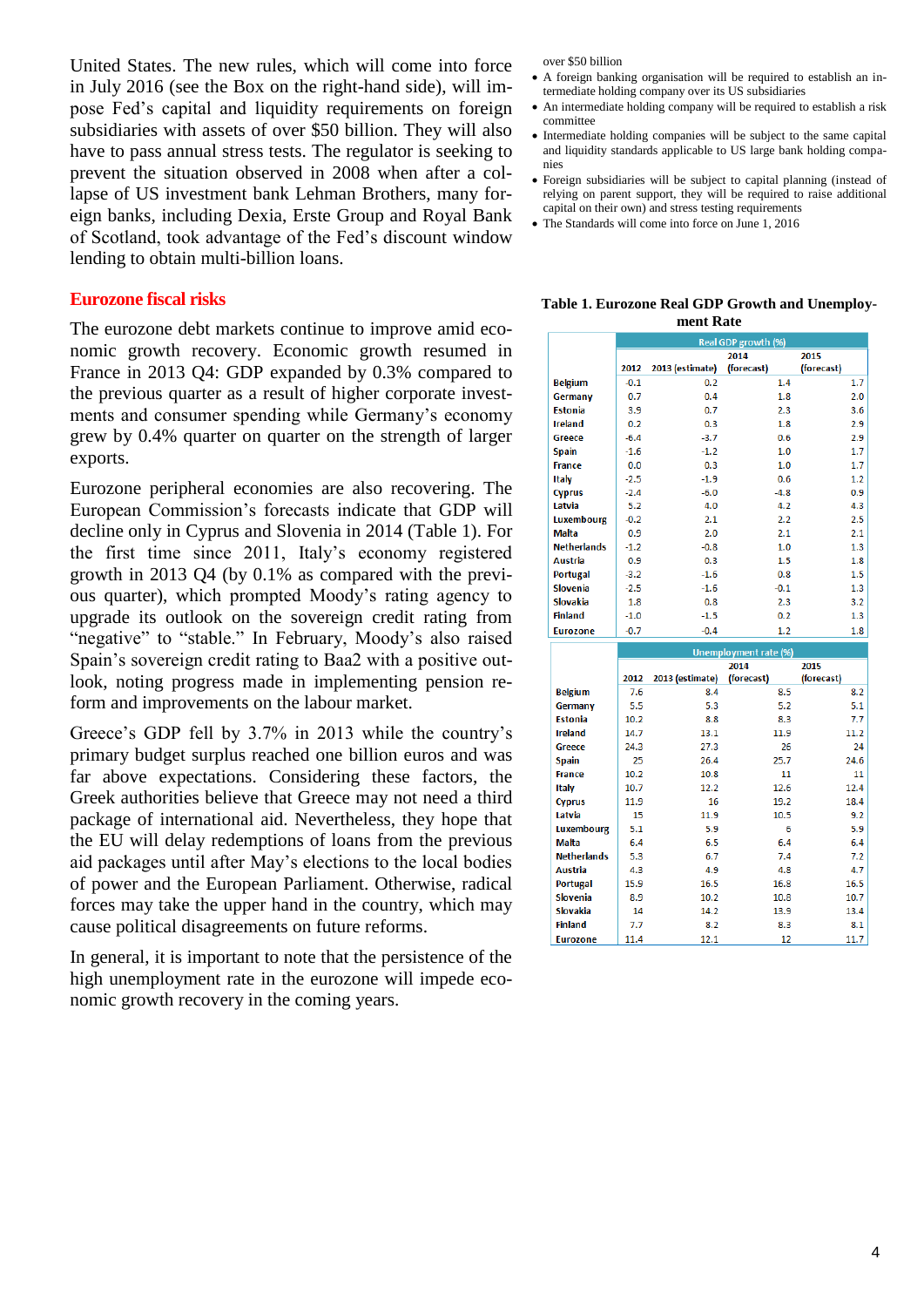### **Increased volatility on European money market**

The ECB is actively discussing a possibility of additional stimulus measures amid declining inflation rates and serious deflation risks, as well as a higher volatility on the European money market (Chart 4). ECB head Mario Draghi has stated the ECB's readiness to take corresponding measures, if necessary. The ECB may consider launching an asset purchase programme and introducing a negative deposit rate. According to Draghi, quarterly economic forecasts, which will be published in March, will provide the regulator with more information on the economy state (including inflation) to consider the expediency of implementing additional stimulus measures.

**Chart 4. Euribor 3M-OIS Spread**





## **EMERGING MARKET RISKS**

## **MARKET SITUATION**

#### **Growth of most stock indices**

The stock indices of most of emerging market countries changed their vector and moved into positive territory in February: the MSCI EM climbed by 4.3%, the FTSE/JSE 10 by 4.1%, the S&P BSE Sensex by 3.6%, the FTSE Straits Time by 3.2% and the Shanghai Composite by 1.5% (Chart 5).

Nevertheless, emerging markets remain unstable, especially in the wake of the latest events in Ukraine. They continue to be exposed to changes in external conjuncture.

## **High foreign exchange risks persist despite appreciation of most currencies**

The foreign exchange markets of emerging market countries showed some improvement in February (Chart 6). The JP Morgan consolidated index of emerging market currencies calculated against the US dollar grew by 1.2% in February after it fell by 3.5% in January.

Some countries, however, could not avoid an escalation of negative trends. The National Bank of Kazakhstan announced the devaluation of the tenge by 19% against the US dollar. The Ukrainian hryvnia is demonstrating record rates of depreciation amid political and economic instability (by 20.7% in January-February).

Meanwhile, many central banks have already spent considerable amounts of foreign exchange reserves on interventions to prop up national currencies. In Ukraine, international reserves plummeted to \$15 billion from \$20.4 billion in late 2013 and \$24.5 billion in early 2013.





#### **Chart 6. EM Foreign Exchange Rate Change against US Dollar in January-February**



**Source: Thomson Reuters Eikon**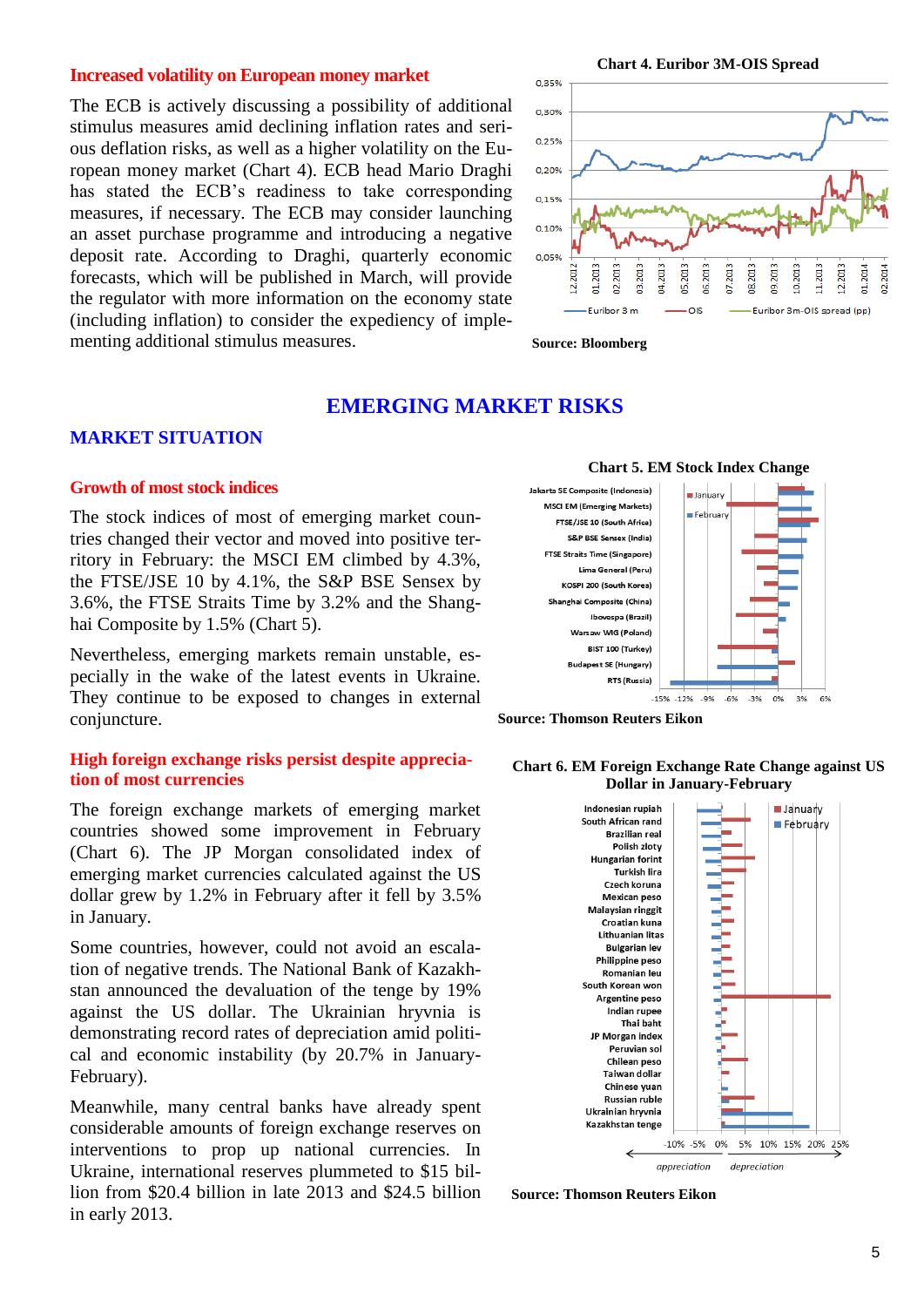Ukraine, Turkey and South Africa registered some of the lowest indicators of international reserve sufficiency to cover short-term foreign debt and imports (Chart 7). As pressure on exchange rates will increase owing to US monetary policy tightening, some countries may be confronted with considerable difficulties in managing their foreign exchange and credit risks and, consequently, their task of ensuring financial stability will become more complicated.

### **Continued outflows from equity and bond funds**

Capital outflows from emerging market equity and bond funds continued in February. From January 29 to February 26, 2014, net capital outflow from Asian countries, Eastern Europe, Latin America, Africa and the Middle East reached \$17.3 billion (Chart 8). These trends indicate that emerging market countries are very vulnerable to monetary policy tightening in advanced economies as they were the recipients of large volumes of foreign capital during the period of quantitative easing.

However, the scope of capital outflow is relatively moderate so far, therefore the value of assets, which have appreciated in the past few years through carrytrade operations, is still exposed to significant negative revaluation risk. In this situation, a further increase in capital outflow may cause a more considerable fall in the value of assets compared to mid-2013 and early 2014 as local bond markets in emerging market countries have mainly developed through the expansion of non-resident presence in recent years while the domestic investment base remains underdeveloped to absorb capital outflow.

## **Risks of Some Emerging Market Economies**

## **Risks of lengthy adaptation to new financial environment**

International financial organisations, in particular, the Financial Stability Board (FSB) are increasingly drawing attention to the fact that emerging market countries may face considerable risks, if adaptation to new and tighter financial conditions turns into a long drawn-out process.

High capital adequacy ratios may fail to ensure banking sector stability amid mass sell-offs. The banking sector of emerging market countries is considerably exposed to the risks of non-financial organisations, the debt burden of which has risen significantly (Chart 9) while some countries (Turkey, India and Indonesia)

**Chart 7. International Reserve Sufficiency** 



#### **Source: World Bank**

**Chart 8. Portfolios of EM Equity and Bond Funds**  (weekly data, billions of US dollars)

Bond portfolios









**Source: FSB**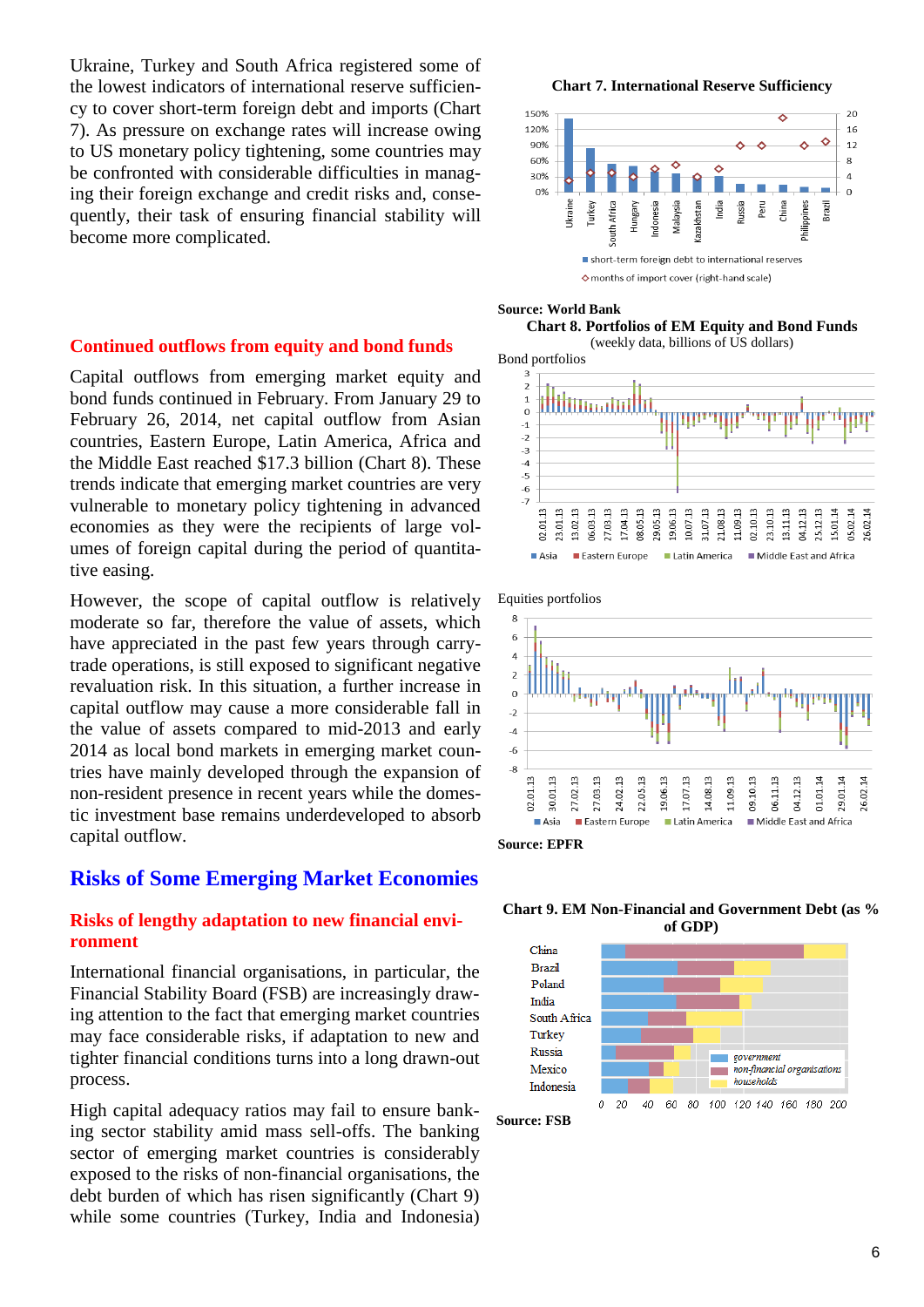are extremely vulnerable to foreign exchange risk due to large debts denominated in foreign currency (including outstanding Eurobonds). In this situation, unforeseen defaults by highly leveraged businesses are possible.

## **China's rising financial risks**

China registered new record lending levels (Chart 10). Total social financing (TSF), which includes lending by banks and non-bank institutions, surged to 2.58 trillion yuan in January 2014 from 2.54 trillion yuan a year earlier. In late 2013, TSF reached 200% of Chi- $\text{a}$ 's GDP<sup>1</sup> and the share of non-bank loans continues to rise in its structure. In this situation, the Chinese government is tightening regulatory requirements to raise the transparency of "shadow banking" and ensure stability of the financial system as a whole. As the People's Bank of China noted in February, money markets may see an increased volatility (Chart 11) until rates reach an optimal level to allocate resources and adjust market player behaviour.

In February, the China Banking Regulatory Commission (CBRC) set tighter liquidity requirements as compared with Basel III. Under these rules, China's banks will have to increase their liquidity coverage ratio (LCR) to 100% by 2018 (Basel III requires banks to reach this level by 2019). This measure specifically aims to increase the resilience of small banks as the regulator found last year that regional banks were exposed to increased risks (now they are required to pass quarterly stress tests).

Owing to their unstable deposit base, the cost of funding for small banks is more expensive. They are increasingly raising funds on the interbank loan market, and are also offering their clients higher-yield alternatives called wealth management products (WMP) and making investments in more risky assets. These factors make them especially vulnerable to the risks of a higher cost of borrowings. The financial system may come under more pressure from the risks of potential defaults (in January, China Credit Trust Co. avoided a default of its trust fund, after reaching a last-minute deal with investors.). Overall, an increased volatility on Chinese financial markets is creating some tension, which may impede economic growth in China.

 $\overline{a}$ 





**Source: Bloomberg**





**Source: Bloomberg**

**Chart 12. China's Interbank Loan Rates (%)**





<sup>1</sup> As TSF statistics have been available only since 2002, cumulative TSF calculations are based on the assumption that non-bank lending was virtually absent before 2002 (its share was about 5% in 2002). Proceeding from this assumption, TSF reached 114 trillion yuan at the end of 2013.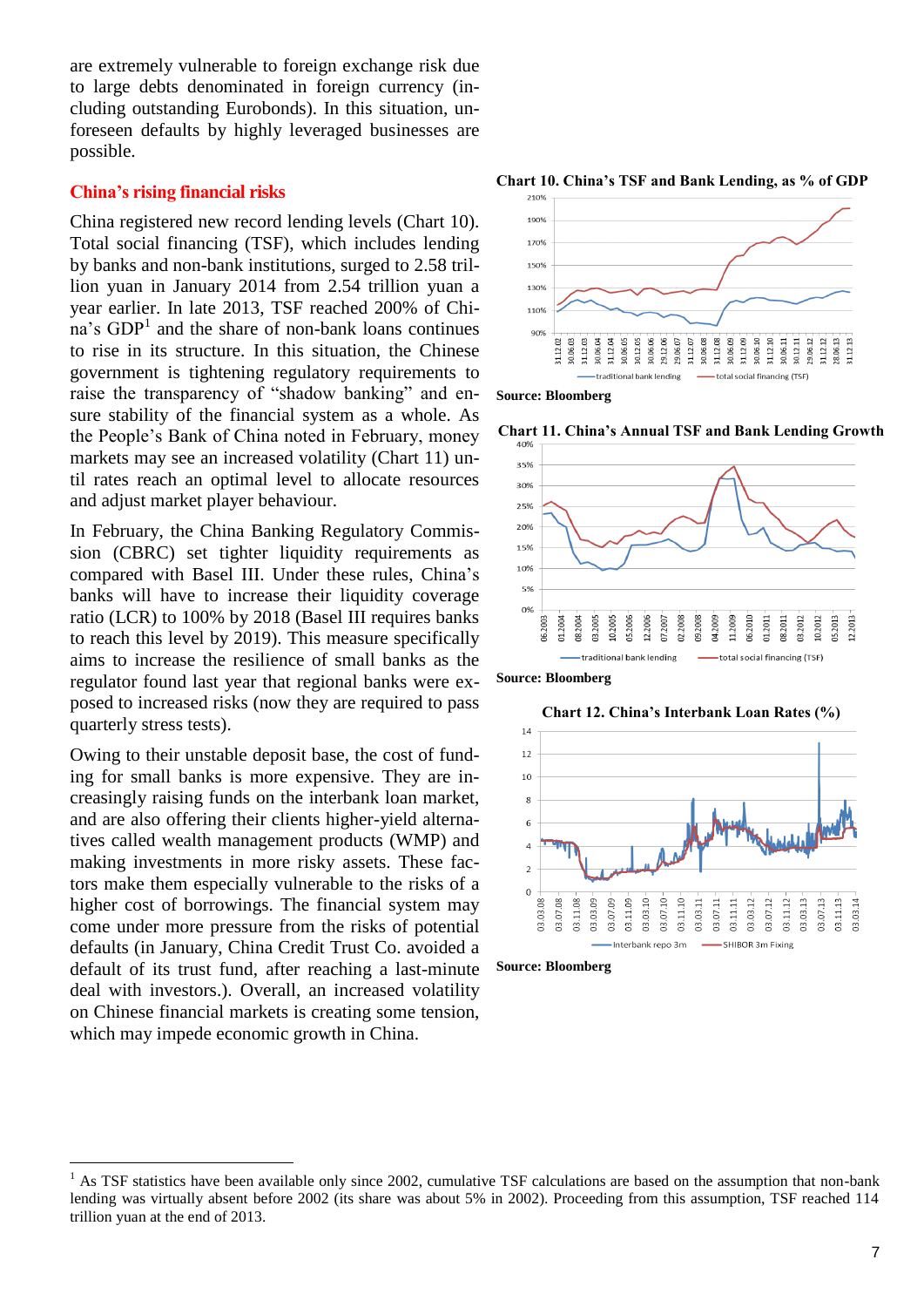## **Ukraine's higher risks of default on government bonds**

Ukraine's political instability has brought the country to the brink of an economic disaster. Without an international financial assistance (from the EU and the IMF), Ukraine faces the threat of a default on its foreign debt. Ukraine's government and guaranteed state debt totalled \$73.2 billion (39.6% of GDP) as of January 31, 2014, of which the government's foreign liabilities amounted to \$37.3 billion (20.2% of GDP). Ukraine's total foreign debt reached \$140 billion (80% of GDP) as of December 31, 2013, including short-term foreign debt of \$65 billion.

As most repayments on Ukraine's debt have to be made in the coming five years (Chart 13), the probability of a default in the short term is very high. Ukraine has to repay slightly over \$5 billion in 2014, including \$2.8 billion of debt repayment to the IMF (Chart 14).

High debt risks are also evidenced by a sharp growth in the yields of Ukrainian Eurobonds maturing in June 2014 (worth a total of \$1 billion): they soared from 8% in early January to 52% at the beginning of March 2014. Government bonds denominated in US dollars with maturities in 2023 are trading at 82.4% of their par value with yields of 10.7% (as of March 3, 2014). The hryvnia's record depreciation against the US dollar (by 20.7% in January-February) and depositors' runs on banks are making things worse.

The National Bank of Ukraine (NBU) has already taken some measures to stabilise the foreign exchange market and support the banking sector:

- the NBU widened liquidity support to banks;
- the NBU set a zero reserve rate on short-term external loans;
- certain restrictions were imposed on the execution of bank client orders, limiting them to client current account balances available as of the beginning of an operational day;
- temporary limits were imposed on certain transactions for the purchase of foreign currency on Ukraine's interbank foreign exchange market;
- certain time limits were set for foreign currency purchases by authorised banks on orders from legal entities and individual entrepreneurs, etc.
- the share of reserves, which banks are required to hold on a special account with the NBU, was reduced from 40% to 20% of their volume for the previous reporting period of reserve formation;
- the minimum amount of required reserves, which should be kept daily as of the start of an operational day on banks' correspondent accounts with the NBU, was reduced from 60% to 50% of their volume for the previous period of reserving;
- from February 21, 2014, limits were lifted on the

#### **Chart 13. Ukraine's Government Debt Service and Repayment Costs**

(data as of February 6, 2014, billions of US dollars, calculated at the exchange rate as of February 6, 2014)



**Chart 14. Ukraine's Government Debt Service and Repayment Costs**